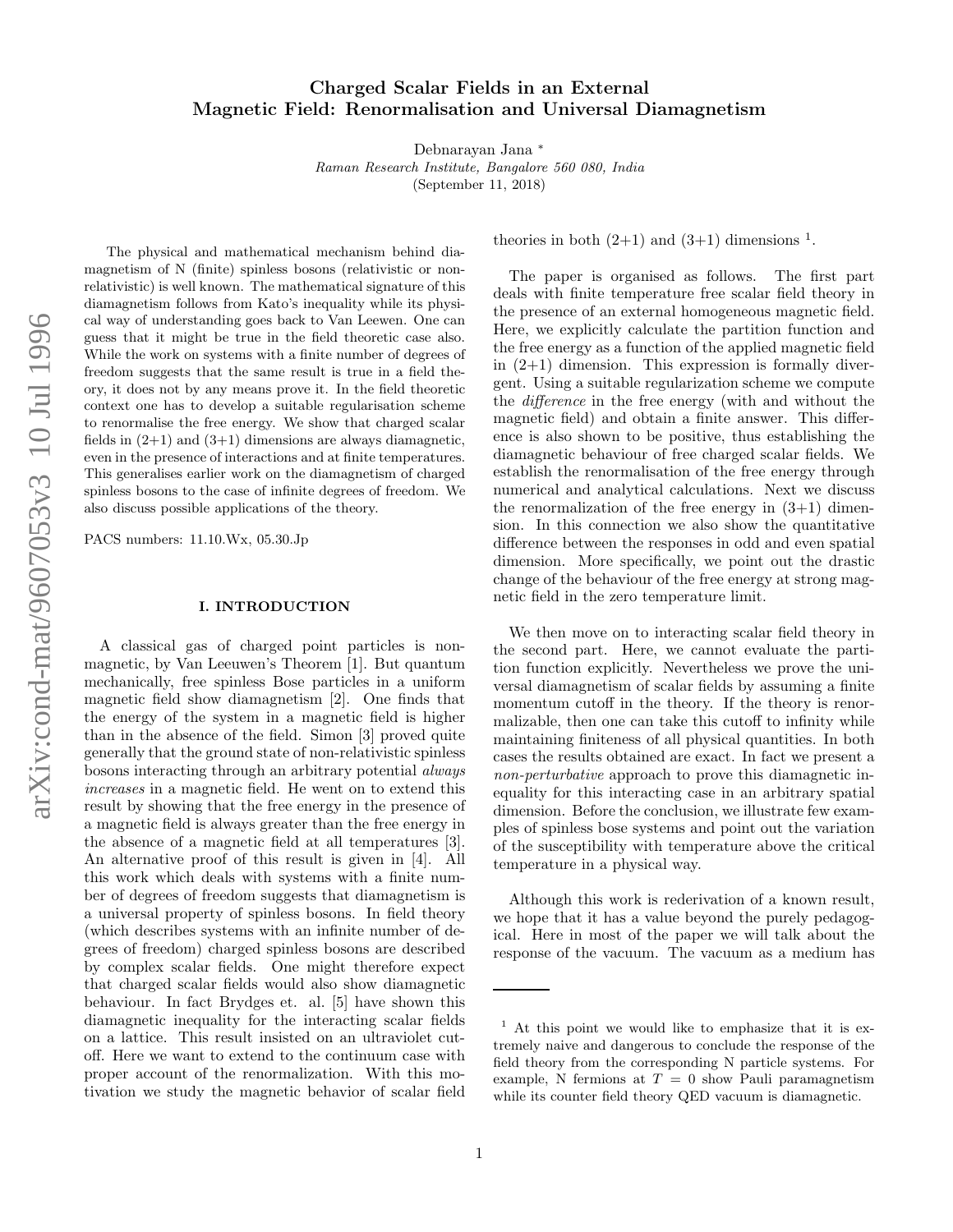been a fruitful picture in trying to develop intuition about abelian and non-abelian gauge theories. In fact we point out several interesting points regarding the nature of the vacuum say for example QED and QCD in presence of an external magnetic field.

#### II. FREE CASE

#### A.  $(2+1)$  dimension

In this subsection we calculate the free energy of free scalar fields in the presence of an external uniform magnetic field. For ease of presentation we work here first in two spatial dimensions. The interesting physics takes place in the plane normal to the applied field. In the next subsection we will discuss the renormalization of free energy in  $(3+1)$  dimension.

Let  $\Phi$  be a complex scalar field which describes charged spinless Bosons. The Lagrangian density of a free charged scalar field in the presence of a constant homogeneous external magnetic field is given by

$$
\mathcal{L} = (D_{\mu}\Phi)^{*}(D^{\mu}\Phi) - m^{2}(\Phi^{*}\Phi)
$$
 (1)

where  $\mu = 0, 1, 2,$ 

$$
D_{\mu} = \partial_{\mu} - ieA_{\mu} \tag{2}
$$

and  $m$  and  $e$  are the mass and charge respectively. (We set  $\hbar = 1$  and  $c = 1$ ). Now, we write the complex field in term of two real fields  $\Phi_1$  and  $\Phi_2$ .

$$
\Phi = \frac{\Phi_1 + i\Phi_2}{\sqrt{2}}, \Phi^* = \frac{\Phi_1 - i\Phi_2}{\sqrt{2}} \tag{3}
$$

This theory has a global  $U(1)$  symmetry and therefore a conserved Noether charge Q, given by

$$
Q = \int d^2x \, (\Pi_1 \Phi_2 - \Phi_1 \Pi_2) \tag{4}
$$

where

$$
\Pi_i = \partial_0 \Phi_i \tag{5}
$$

The Hamiltonian density of the system is given by

$$
\mathcal{H} = \frac{1}{2}(\Pi_1^2 + \Pi_2^2) + \frac{1}{2}(\nabla\Phi_1)^2 + \frac{1}{2}(\nabla\Phi_2)^2 + \frac{1}{2}(m^2 + e^2A^2)(\Phi_1^2 + \Phi_2^2) - \vec{j} \cdot \vec{A},
$$
 (6)

where the current density i is given by

$$
\vec{j} = -e \left( \Phi_1 \vec{\nabla} \Phi_2 - \Phi_2 \vec{\nabla} \Phi_1 \right).
$$
 (7)

We now suppose that the external magnetic field is uniform in the  $x - y$  plane.

We choose the temporal gauge ( $A_0 = 0$ ). The constant magnetic field  $B$  is

$$
B = \partial_x A_y - \partial_y A_x \tag{8}
$$

where  $A_x$  and  $A_y$  are independent of t. The action of this theory is

$$
S = \int_0^\beta \int d^2x \, d\tau \, \mathcal{L}(\Phi, \Phi^*, A), \tag{9}
$$

where  $\tau$  is the imaginary time variable which runs from 0 to  $\beta$  (=1/(k<sub>B</sub>T)), the inverse temperature. The action defined above is quadratic and so the partition function can be evaluated exactly. As is usual in finite temperature field theory [6], we impose periodic boundary conditions for Bosonic fields

$$
\Phi(\mathbf{x},0) = \Phi(\mathbf{x},\beta). \tag{10}
$$

Now, the partition function of this theory can be written as

$$
Z(B) = \int \mathcal{D}[\Pi_1] \mathcal{D}[\Pi_2] \int \mathcal{D}[\Phi_1] \mathcal{D}[\Phi_2] \exp \left[ \int d\tau \ d^2x \right]
$$

$$
\left( i\Pi_1 \frac{\partial \Phi_1}{\partial \tau} + i\Pi_2 \frac{\partial \Phi_2}{\partial \tau} - H(\Phi_1, \Phi_2, \Pi_1, \Pi_2) \right)
$$

$$
+ \mu(\Phi_2 \Pi_1 - \Phi_1 \Pi_2))]
$$
(11)

Here  $\mu$  is the chemical potential associated with the conserved charge Q. The charge density  $(Q/A)$  has to be contrasted with the usual number density. The charge density refers here to the difference between the particle density and the antiparticle density and hence can take any sign while the number density by definition is always positive. In that sense  $\mu$  is not the usual chemical potential used in Grand Canonical Ensemble. We pick the gauge in which the vector potential  $\bf{A}$  is (-By, 0), and expand the complex scalar field in terms of modes adapted to the present situation. These modes solve the Klein-Gordon equation in an external magnetic field. The eigenfunctions are labelled by one discrete  $(l)$  and one continuous  $p_x$  quantum number and the spectrum depends on  $l$  only. In the gauge we choose, the modes are plane waves in the x direction and harmonic oscillator (i.e. gaussian) wavefunctions in the y direction.

The spectrum is given by

$$
\omega_l^2 = m^2 + (2l+1)eB, \quad l = 0, 1, 2 \dots \infty \tag{12}
$$

The degeneracy of these states for fixed l is  $eAB/2\pi$ , where  $A$  is the area of the system. So, these modes can be thought of as quantized harmonic oscillators. Expanding the fields  $\Phi_1$  and  $\Phi_2$  in these modes the system reduces to a collection of harmonic oscillators with frequency  $\omega_l$ .

By standard manipulations [6], we get the free energy as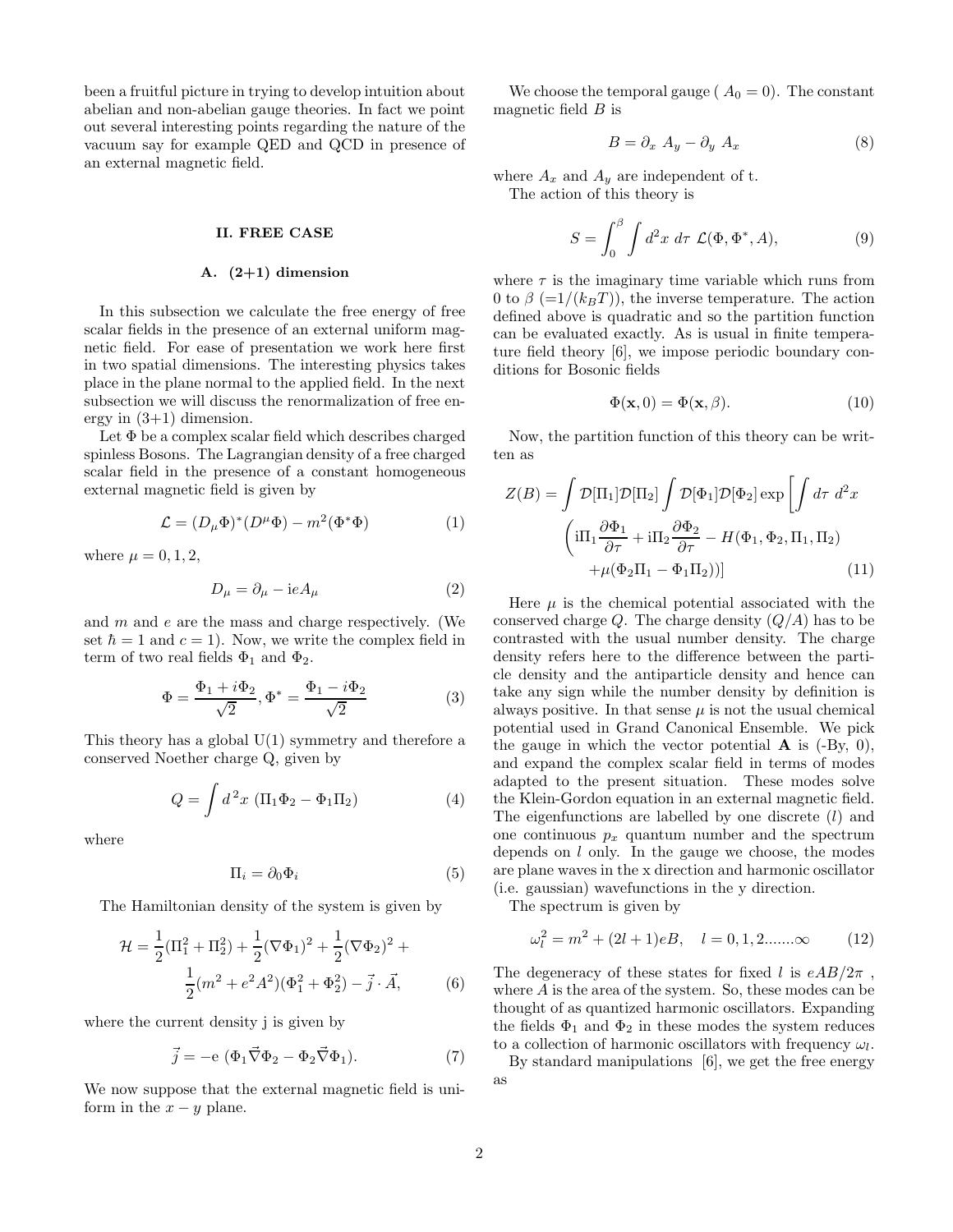$$
F(B) = 2\pi eAB \sum_{l=0}^{\infty} \left[ \omega_l + \frac{1}{\beta} \ln(1 - \exp(-\beta(\omega_l - \mu))) + \frac{1}{\beta} \ln(1 - \exp(-\beta(\omega_l + \mu))) \right]
$$
(13)

The first term in the square brackets corresponds to the zero point fluctuation of the vacuum and the other two terms are finite temperature contributions of the particles and antiparticles respectively. Without the above formalism one can also calculate the vacuum energy by summing up the zero point energies for the modes of all the fields. Of course when we sum over all modes the energy actually diverges. One has to introduce a regularisation scheme or a cutoff so that the vacuum energy becomes finite.

It is easy to notice that this zero point energy is divergent due to the summation of infinity number of modes (Landau levels). In conventional field theory this infinite zero point energy is always discarded; since it can be reabsorbed in a suitable redefinition of the zero of energy. This is justified in the sense that the infinite zero point energy is unobservable. However, the change in zero point energy caused by the external constraint is finite and observable. So, according to Casimir's [7] idea, the physical vacuum energy can be defined as the difference between the zero point energy corresponding to the vacuum configurations with constraints and the one corresponding to the free vacuum configurations. This definitions must be supplemented in general with a regularisation prescription in order to obtain a finite final convergent expression. We will first compare the free energy of the system with and without the magnetic field at zero temperature.

### 1. Zero Temperature Case

The free energy of the system in presence of the magnetic field at zero temperature is given by

$$
F_0(B) = 2\pi A \ e B \sum_{l=0}^{\infty} \ \omega_l, \tag{14}
$$

where  $\omega_l^2 = m^2 + (2l+1)eB$ . Obviously, this sum diverges. In order to obtain a finite answer we need to impose a cutoff  $L$  in the sum  $(14)$ . Then the free energy becomes

$$
F_0(B, L) = 2\pi A \ e B \sum_{l=0}^{L} \ \omega_l. \tag{15}
$$

The free energy in the absence of the magnetic field at zero temperature is given by the divergent expression

$$
F_0(0) = 2\pi A \int_0^\infty p dp \sqrt{(p_x^2 + p_y^2) + m^2}
$$
 (16)

We regularize this expression by imposing a cutoff  $\Lambda$ . Then the free energy (16) becomes

$$
F_0(0,\Lambda) = 2\pi A \int_0^{\Lambda} p dp \sqrt{(p_x^2 + p_y^2) + m^2}
$$
 (17)

In order to compare the free energies in equations (15) and (17), we choose the cutoffs L and  $\Lambda$  in such a way that both systems have the same number of modes. Such a procedure can be justified on physical grounds if one imagines that the magnetic field is turned on adiabatically [8]. In the Appendix A and B, we show that this mode matching scheme is the correct regularisation procedure. More specifically, in Appendix A we compare this scheme with another scheme which looks apparently correct and in Appendix B we justify this mode matching scheme from the field theoretic point of view.

Counting the modes upto the L-th Landau level we find

$$
2\pi A \ eB \sum_{l=0}^{L} 1 = 2\pi A \ eB(L+1)
$$
 (18)

Similarly, for the momentum cutoff upto  $\Lambda$  we get the modes without the magnetic field as

$$
2\pi A \int_0^{\Lambda} pdp = \pi A\Lambda^2
$$
 (19)

Equating these gives us

$$
\Lambda^2 = 2 eB \ (L+1) \tag{20}
$$

Now, the free energy in absence of the magnetic field depends on magnetic field through the momentum cutoff and is given by

$$
F_0(0, L) = 2\pi A \int_0^{\Lambda(B)} p dp \sqrt{p^2 + m^2}
$$
 (21)

The difference between the two free energies is given by

$$
\Delta F(B, L) = F_0(B, L) - F_0(0, L) \tag{22}
$$

We define  $f(B) = F_0(B, L)/2\pi A$ ,  $\tilde{f}(B) = F_0(0, L)/2\pi A$ and  $\Delta f(B) = f(B) - f(B)$ . Numerically evaluating these sums one can show that for finite L,  $\Delta f(B)$  the difference between two large quantities is positive. As the cutoff  $L$ goes to infinity,  $\Delta f(B)$  becomes the difference between two infinities. In this limit we find that  $\Delta f(B)$  tends to a finite value. Thus, the susceptibility at zero temperature in the relativistic case is non-zero. This vacuum susceptibility can be interpreted as due to virtual currents.

We now show analytically that  $\Delta F(B)$  is positive i.e. the vacuum is diamagnetic. Note that

$$
\Delta f(B) = f(B) - \tilde{f}(B) = \sum_{l=0}^{\infty} a_l(B, m) \tag{23}
$$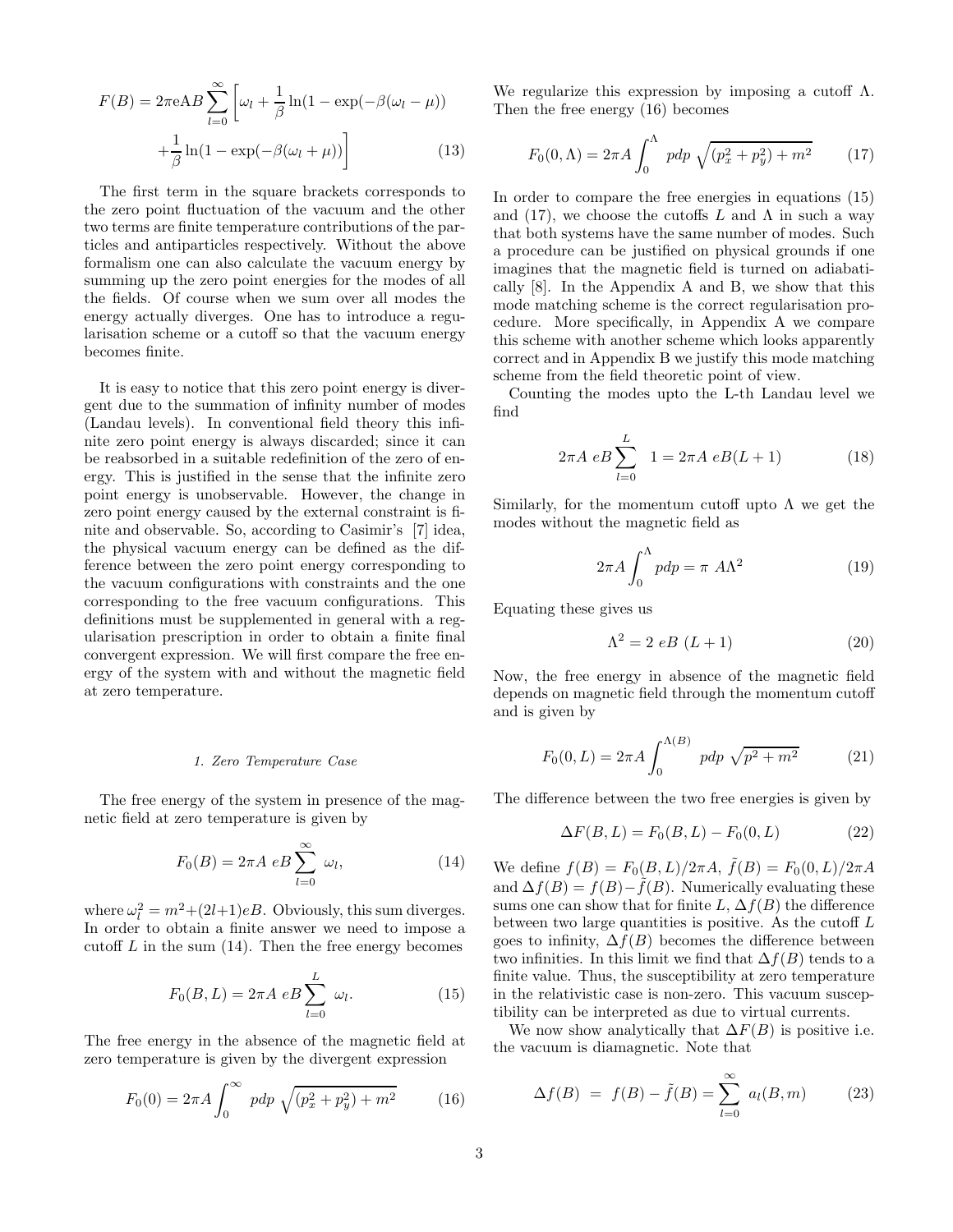where  $a_l(B, m)$  is given by

$$
a_l(B,m) = eB\left[\sqrt{m^2 + (2l+1)eB} - \int_0^1 d\alpha \sqrt{m^2 + 2(l+\alpha)eB}\right]
$$
 (24)

Introducing a dimensionless quantity  $\rho = \frac{eB}{m^2}$  the above equation becomes

$$
a_l(\rho) = \rho \left[ \sqrt{1 + (2l + 1)\rho} - \int_0^1 d\alpha \sqrt{1 + 2(l + \alpha)\rho} \right]
$$
\n(25)

The positivity of  $a_l(\rho)$  for each l can be proved geometrically. Defining  $z_l = (1 + 2l\rho)/2\rho$  and  $f(\alpha) = \sqrt{z_l + \alpha}$ , the coefficient  $a_l(\rho)$  can be rewritten in terms of  $c_l(\rho)$  as

$$
c_l(\rho) = \frac{a_l(\rho)}{\sqrt{2} \rho^{3/2}} = f(1/2) - \int_0^1 d\alpha \ f(\alpha). \tag{26}
$$

Since, the function  $f(\alpha)$  is convex, the area under the tangent drawn at  $\alpha = 1/2$  is greater than the area under the curve (see the figure below).



## Figure 1: The full line is the curve  $f(\alpha) = \sqrt{1 + \alpha}$ . The dashed line is the tangent to the above curve at  $\alpha = .5$ . It is straightforward to see that the area under the curve is less than the area under the tangent. Also the area under the tangent is the same as the area of the rectangle. The area of this rectangle is given by  $f(1/2) \times 1 = f(1/2)$ . Hence, the positivity of  $a(0.1)$  is proved. This can be generalised to any positive value of  $z_l$ .

This shows that  $c_l(\rho)$  is positive. To show the convergence of the sum (23) we note that

$$
\int_0^1 d\alpha \ f(\alpha) \ \le \ \left[ f(1/2) \ - \ \frac{f(0) + f(1)}{2} \right] \tag{27}
$$

Now, applying mean value theorem twice one can easily show that

$$
\int_0^1 d\alpha \ f(\alpha) \le \ \frac{1}{16(z_l + \alpha)} 3/2 \tag{28}
$$

Thus the coefficient  $c_l(\rho)$  is positive for each l and the sum converges, hence the diamagnetic inequality is established.

### 2. Massless limit

In this section we want to discuss the behaviour of the leading term of the free energy in the massless limit and its consequences. It is easy to see from the zero temperature free energy that the magnetisation in the zero mass limit is given by

$$
M(B) \sim -\sqrt{B} \tag{29}
$$

So, the susceptibility in this zero mass limit is given by

$$
\chi(B) \sim -\frac{1}{\sqrt{B}}\tag{30}
$$

which diverges  $[9]$  as  $B$  goes to zero. This divergence of the susceptibility is reminiscent of the fact that the free energy  $F(B) \sim B^{3/2}$ . This variation of the free energy in the massless limit can also be understood from dimensional arguments as follows. Since we are working in natural units  $\hbar = 1$  and  $c = 1$ , then  $[m] \sim [L]^{-1}$ . Then the free energy density (i.e. per unit area ) varies as  $[L]^{-3}$ . However, the dimension of B is  $[L]^{-2}$ . So, the massless limit restricts the free energy density variation with magnetic field B to  $B^{3/2}$  only. This feature of the susceptibility has already been noticed in the magnetised pair Bose gas [10]. This divergence of the susceptibility can be compared with that of ideal charged bose gas at the condensation point [11]. The magnetic susceptibility is defined by

$$
M = \chi B \tag{31}
$$

where  $B$  is the applied field; what is actually computed, however, is a quantity  $\chi'$  defined by

$$
M = \chi' B' \tag{32}
$$

where  $B'$  is the "acting" field. The relation between  $B$ and  $B'$  requires special attention; in fact if the "acting" field is identified with the average microscopic field then we have for this case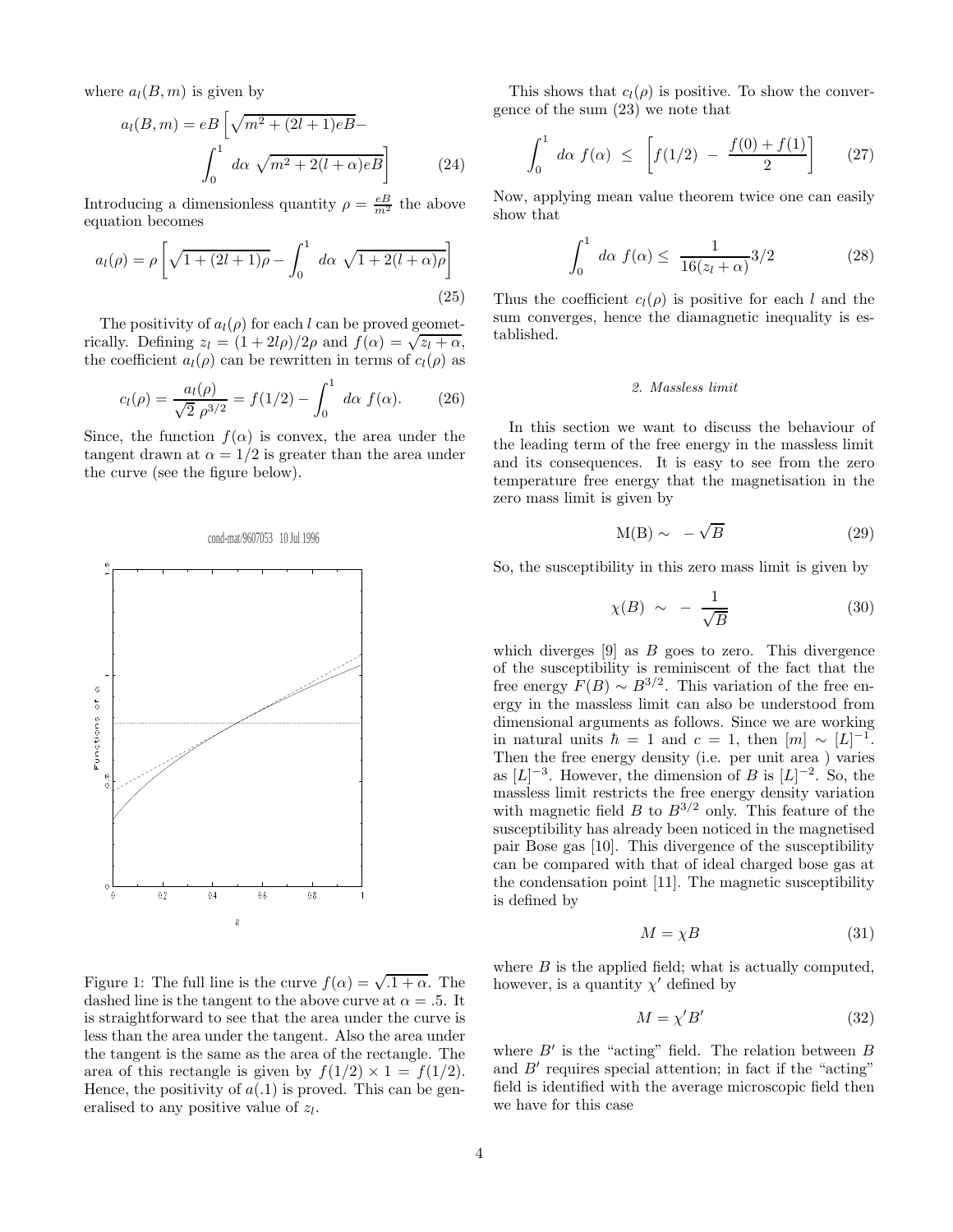$$
B' = B + 2\pi M \tag{33}
$$

This equation immediately gives a relation between  $\chi$ and  $\chi'$  as

$$
\chi = \frac{\chi'}{1 - 2\pi\chi'}\tag{34}
$$

This shows that on approaching  $B \to 0$  limit, where  $\chi' \to -\infty$ ,  $\chi \to -\frac{1}{2\pi}$  so that the permeability tends to zero. So, in this case the external field will be totally expelled. This happens because of large number of virtual particle and antiparticle produced in the ground state so that the overall diamagnetism of the system is high enough to totally expel the external field. That the magnetisation is non-analytic in the limit  $B \to 0$  is the actual signature of a phase transition as a function of external field strength. Note that this behaviour is equivalent to the behaviour of the free energy in strong magnetic field limit. This can be understood the way  $m$  and  $B$  appears in  $\omega = \frac{eB}{m}$  which is the only energy scale in the problem. Hence, one should expect the same behaviour as  $m \to 0$ or  $B \to \infty$  because in both situations higher Landau levels become less and less occupied. In fact in this situation one can construct the theory in the lowest Landau level.

Another interesting point is that there exists a critical magnetic field below which magnetic field will be totally expelled. This critical field can be estimated as follows. The effective magnetic field can be defined as  $B_{eff} = B + 2\pi M$ . Here, the magnetisation M varies as  $-\frac{const}{\sqrt{B}}$ . Therefore, there exists a critical magnetic field  $B_c$  where the effective field  $B_{eff}$  vanishes.

#### 3. Finite Temperature Case

Now, for the finite temperature case one can regulate the free energy through the same mode matching regularisation method. Finally, one can write down the free energy difference in dimensionless form as before

$$
\Delta F(B) = F(B) - F(0) = \sum_{l=0}^{\infty} b_l(\rho, \delta, \zeta)
$$
 (35)

where,

$$
b_l(\rho, \delta, \zeta) = \frac{\rho}{\delta} \left[ g(\rho, l, 1/2) - \int_0^1 d\alpha \ g(\rho, l, \alpha) \right]. \tag{36}
$$

The dimensionless variables are defined as  $\delta = \beta m$  and  $\zeta = \beta \mu$ .

The coefficient  $g(\rho, l, \alpha)$  is given by

$$
g(\rho, l, \alpha) = \log \left( 1 - \exp(-\delta(\sqrt{1 + 2(l + \alpha)\rho} - \zeta)) \right) + \log \left( 1 - \exp(-\delta(\sqrt{1 + 2(l + \alpha)\rho} + \zeta)) \right). (37)
$$

Now, defining  $z_l = \frac{\delta^2 (1+2l\rho)}{2\rho}$  we can write the equation (37)

$$
g(\rho, l, \alpha) = \log (1 - \exp(-(\sqrt{z_l + \alpha} - \zeta))) +
$$

$$
\log (1 - \exp(-(\sqrt{z_l + \alpha} + \zeta))) . \tag{38}
$$

The function  $g(\rho, l, \alpha)$  is convex, so the zero temperature argument applies unchanged. It follows that the free energy satisfies the following inequality

$$
F(B) \ge F(0) \tag{39}
$$

Thus the response of the system to the magnetic field will be diamagnetic.

## B. (3+1) dimension

In this subsection we would like to renormalize the free energy in presence of an external uniform magnetic field in (3+1) dimension. For the sake of repetition we do not present here the derivation of the free energy in  $(3+1)$ dimension which can be easily be done in the framework presented earlier for  $(2+1)$  dimension case. In fact the final result can be understood easily from the dispersion relation (energy spectrum) for  $(3+1)$  case which is given by

$$
\omega_l = \sqrt{p_z^2 + m^2 + (2l+1)eB}, \quad l = 0, \dots \infty \tag{40}
$$

Thus, we get the free energy of charged scalar fields in 3d in presence of a constant homogeneous external magnetic field as

$$
F(B) = 2\pi \mathrm{eV}B \sum_{l=0}^{\infty} \int_{-\infty}^{\infty} dp_z \left[ \omega_l + \frac{1}{\beta} \ln(1 - e^{-\beta(\omega_l - \mu)}) + \frac{1}{\beta} \ln(1 - e^{-\beta(\omega_l + \mu)}) \right]
$$
(41)

From the above equation (41) we notice that the zero point free energy is given by

$$
F(B,m) = 2\pi eBV \sum_{l=0}^{\infty} \int_{-\infty}^{\infty} dp_z \left[ \sqrt{m^2 + p_z^2 + (2l+1)eB} \right]
$$
\n(42)

We regularise this free energy by the prescription given in [12] which was used in case of QED in an external magnetic field. In principle, one can use the prescription through a novel mode matching already developed for  $(2+1)$  dimension to regularise this free energy. But we use this regularisation scheme to compute quantitative evaluation of the regularised free energy in two interesting limits in the zero temperature case. As it is clear from  $(2+1)$  dimension case that we cannot evalute the response function quantatively that's why we choose this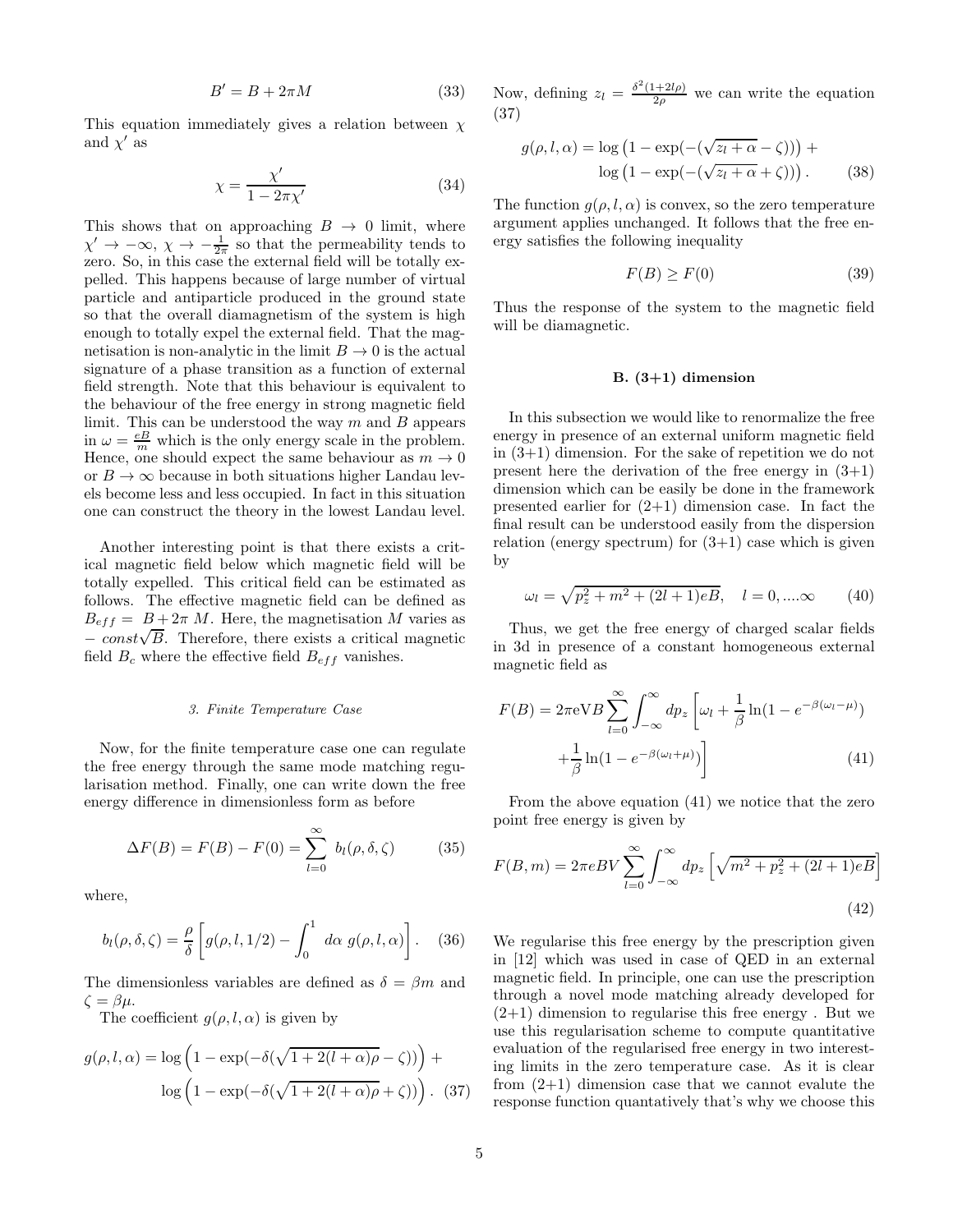scheme for that reason.

In field theory there are various regularisation schemes for example Schwinger's proper time regularisation scheme [13] or invariant regularisation scheme due to Pauli and Villars [14]. Through this simple regularisation scheme we demonstrate the renormalisation of field strength and charge as shown in the context of vacuum polarisation [13].

#### 1. Zero Temperature Case

The divergence of the above integral (Eq. (42)) is eliminated by subtracting the value of the sum when  $B = 0$ . Hence, to carry out this renormalisation procedure it is appropriate to calculate first the convergent expression. Defining the free energy density  $f = F/V$  we can write

$$
\frac{\partial f}{\partial (m^2)} = 2\pi eB \int_0^\infty \sum_{l=0}^\infty \left[ \frac{dp_z}{\sqrt{m^2 + p_z^2 + (2l+1)eB}} \right] \tag{43}
$$

Differentiating once again we get  $\Theta = \frac{\partial^2 f}{\partial (m^2)^2}$ 

$$
\Theta = -\pi eB \int_0^\infty \left[ \sum_{l=0}^\infty (m^2 + p_z^2 + (2l+1)eB)^{-3/2} \right] dp_z
$$
\n(44)

Notice that the integral is now absolutely convergent. Performing the integral and the sum, we obtain

$$
\Theta = -\pi e B \left[ \sum_{l=0}^{\infty} \frac{1}{m^2 + (2l+1)eB} \right]
$$

$$
= \pi e B \int_0^{\infty} e^{-(m^2 + eB)\eta} \left[ \frac{1}{1 - e^{-2eB\eta}} \right] d\eta, \qquad (45)
$$

which reduces to a simple integral form given by

$$
\Theta = \frac{\pi eB}{2} \int_0^\infty \frac{d\eta \ e^{-m^2 \eta}}{\sinh(eB\eta)}
$$
  
= 
$$
\frac{\pi eB}{2} \int_0^\infty d\eta \ e^{-m^2 \eta} \ g(eB\eta), \tag{46}
$$

where  $g(eB\eta) = 1/\sinh(eB\eta)$ . Now to get back the free energy we have to integrate  $\Theta$  twice. Integrating once we get with a undetermined constant

$$
\Theta_1 = \int \Theta \ d(m^2)
$$
  
= 
$$
\frac{\pi eB}{2} \int_0^\infty (-1/\eta) e^{-m^2 \eta} g(eB\eta) d\eta + C_2.
$$
 (47)

Similarly integrating once more one gets back

$$
\Theta_2 = \int \Theta_1 d(m^2)
$$
  
= 
$$
\frac{\pi eB}{2} \int_0^\infty \frac{1}{\eta^2} e^{-m^2 \eta} g(eB\eta) d\eta
$$
  
+ 
$$
C_2 m^2 + C_1
$$
 (48)

These two undetermined constants depend only on B but not on  $m^2$ . Now it is easy to take  $B \to 0$  limit in the above formula. This gives

$$
\Theta_2(B=0) = \frac{\pi}{2} \int_0^\infty \frac{1}{\eta^3} e^{-m^2 \eta} d\eta \tag{49}
$$

Here we have assumed that two constants  $C_1$  and  $C_2$ vanish as  $B \to 0$ . Therefore the difference between the two free energies can be written in an integral form as

$$
\Delta f = \frac{\pi}{2} \int_0^\infty \frac{1}{\eta^3} e^{-m^2 \eta} d\eta \left[ \frac{eB\eta}{\sinh(eB\eta)} - 1 \right] + C_2 m^2 + C_1 \tag{50}
$$

Till now the constants  $C_1$  and  $C_2$  are undetermined. These are determined from the following considerations. Parity and dimensional analysis give us a particular form [15] of  $\Delta f$  given by

$$
\Delta f = m^4 \ g \left(\frac{B^2}{m^4}\right) \tag{51}
$$

From equation (51) it is clear immediately that there will be no odd terms of  $m^2$  in the expression for  $\Delta f$ . Hence,  $C_2$  is zero. Now to find out the coefficient  $C_1$ we follow the following prescription. Notice that the expansion of  $\Delta f$  in  $B^2$  begins with a term linear in  $B^4$ . Therefore, a term in  $B^2$  would alter the coefficient in the Lagrangian  $L_0 = \frac{B^2}{8\pi}$ . This essentially modifies the definition of charge. Hence, the elimination of  $B^2$  term thus corresponds to a renormalization of charge.

Expanding  $sinh(eB\eta)$  in leading order upto  $B^2$  we get

$$
C_1 = \frac{\pi}{2} \int_0^\infty \frac{e^2 B^2 \eta^2 \ e^{-m^2 \eta} \ d\eta}{6\eta^3} \tag{52}
$$

Rescaling  $m^2\eta \to \eta$  and defining  $b = \frac{eB}{m^2}$  finally we obtain

$$
\Delta f = \frac{\pi m^4}{2} \int_0^\infty e^{-\eta} \frac{d\eta}{\eta^3} \left[ \frac{b\eta}{\sinh(b\eta)} - 1 + \frac{1}{6} b^2 \eta^2 \right] \tag{53}
$$

This renormalized energy difference  $\Delta f$  is one of the main results of the paper. Notice that the difference of free energy  $\Delta f$  goes to zero as  $B \to 0$  as it should be since we have subtracted the zero field free energy. One can easily show through numerical integration that this free energy is positive definite and it converges. Before we end this subsection we want to make a remark on this regularisation scheme. A careful reader will immediately notice that this scheme will not work in  $(2+1)$  dimension. This shows the important role played by the  $p_z$  integral. In the next two sections we consider two interesting limits of the free energy difference.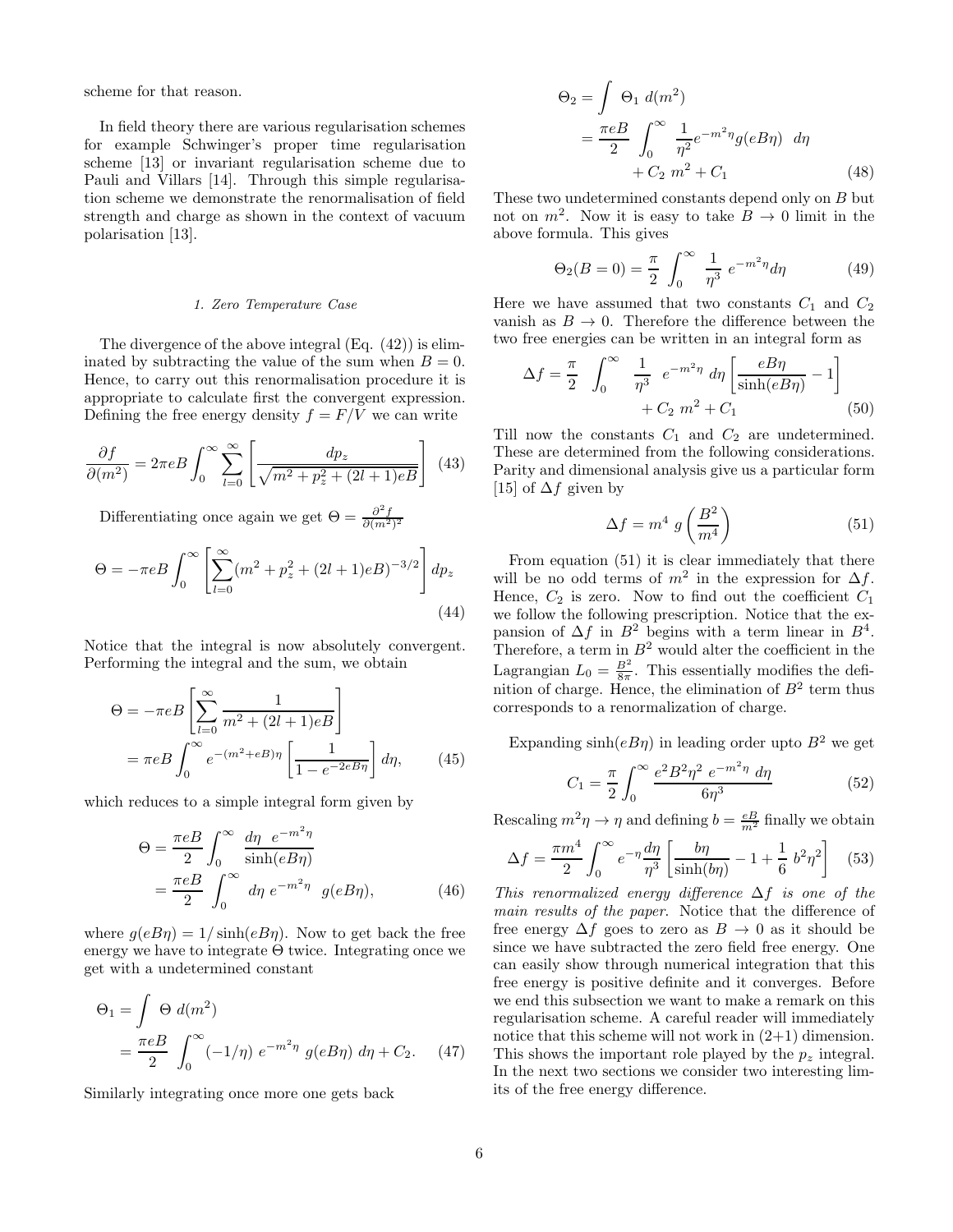## 2. Small Magnetic Field Limit

At small magnetic field (by being very small) we can approximate the free energy difference upto the leading factor in  $b^4$  as

$$
\Delta f = \frac{7\pi m^4 b^4}{720} \int_0^\infty e^{-\eta} \eta \, d\eta
$$

$$
= \frac{7\pi e^4 B^4}{720 m^4} \tag{54}
$$

Thus the free energy difference at small magnetic field limit goes as  $B^4$ . This is obvious from the fact that we have subtracted the leading divergence of  $B^2$  term from the free energy. So, the next order term in the free energy difference is  $B<sup>4</sup>$  according to symmetry. Notice that the free energy difference is positive definite and thus establishes the diamagnetism of the charged scalar fields at zero temperature.

#### 3. Strong Magnetic Field Limit

In this section we would like to address various responses of the system in the strong magnetic field limit.

In a strong magnetic field  $(b \gg 1)$  rescaling  $b\eta \to \eta$ , we get the free energy difference from equation (53)

$$
\Delta f = \frac{\pi \ m^4 b^2}{2} \int_0^\infty e^{-\eta/b} \ \frac{d\eta}{\eta^3} \left[ \frac{\eta}{\sinh(\eta)} - 1 + \frac{1}{6} \eta^2 \right] \tag{55}
$$

When  $b \gg 1$ , the important range in this integral is  $1 \ll$  $\eta \ll b$ , in which  $e^{-\eta/b} \approx 1$ , then terminating the range of integration (with logarithmic accuracy) at  $\eta \approx 1$  and  $\eta \approx b$ , we get

$$
\Delta f \approx \frac{\pi m^4 b^2}{12} \ln b \tag{56}
$$

It is important to note that in the massless limit the free energy in 3d turns out [16] as

$$
\Delta f \approx \frac{\pi m^4 b^2}{12} \ln \left( \frac{\overline{\Lambda}^2}{eB} \right) \tag{57}
$$

where  $\overline{\Lambda}$  is some UV cutoff in the theory. The form immediately suggests the equivalence of massless limit and large magnetic field limit. This is quite obvious from the way B and m occur in  $\omega = \frac{eB}{m}$  which is the only energy scale in this problem. If one compares with  $L_0$  then one finds

$$
\frac{\Delta f}{L_0} = \frac{2\pi^2 e^2}{3} \ln\left(\frac{eB}{m^2}\right) \tag{58}
$$

which implies that the radiative correction to the field equations may become of order of unity in strong magnetic fields given by

$$
B_0 \sim \frac{m^2}{|e|} \exp\left(\frac{3}{8\pi^3 \alpha}\right) \tag{59}
$$

where  $\alpha = \frac{e^2}{4\pi}$  $\frac{e^2}{4\pi}$  is the fine structure constant. Before we go to discuss the response of the system in an external magnetic field we would like to make some comments on the response of electric field alone. Since an external electric field always gives a non-vanishing probability for pair creation, it is more convenient to discuss the response to an external magnetic field and calculate the magnetic permeability  $\mu$  rather than  $\epsilon$ . Then we can deduce  $\epsilon$  from  $\mu$  if we assume that the vacuum is Lorentz-invariant. If that is the case then we should have

$$
\epsilon \mu = 1 \tag{60}
$$

Depending on the value of  $\mu < 1$  or  $\mu > 1$  one can classify the nature of the vacuum.

From equation (56) it is easy to calculate the magnetisation and the susceptibility in this limit. The magnetisation is given by

$$
M(B) = -\frac{\pi e B m^2}{12} - \frac{\pi e^2 B}{6} \ln\left(\frac{e B}{m^2}\right)
$$
 (61)

Another interesting point before we go to estimate the susceptibility is that there exists a critical magnetic field below which magnetic field will be totally expelled. This critical field can be estimated as follows. The effective magnetic field can be defined as  $B_{eff} = B + 4\pi M$ . Here, the magnetisation  $M$  varies according to equation (61). Therefore, there exists a critical magnetic field  $B<sub>c</sub>$  where the effective field  $B_{eff}$  vanishes. This critical magnetic field  $B_c$  is given by the following equation

$$
\ln\left(\frac{eB_c}{m^2}\right) = \frac{6}{\pi e^2} \left(1 - \frac{\pi e m^2}{12}\right) = \tilde{g}(e, m^2) \tag{62}
$$

and in a more simple form

$$
B_c = \frac{m^2}{|e|} \exp(\tilde{g}).
$$
\n(63)

Therefore, the susceptibility is

$$
\chi(B) = -\frac{\pi e m^2}{4} - \frac{\pi e^2}{6} \ln\left(\frac{eB}{m^2}\right) \tag{64}
$$

Notice that in 3d, the zero field susceptibility has a peculiar logarithmic form in the free energy. Even for QED [17] one also gets same logarithmic behaviour of the free energy (and hence in the susceptibility) in this strong magnetic field limit. For the sake of comparison we notice that

$$
\chi_{2d}(B) \sim -\frac{1}{\sqrt{B}}
$$
  

$$
\chi_{3d}(B) \sim -\ln(B)
$$
 (65)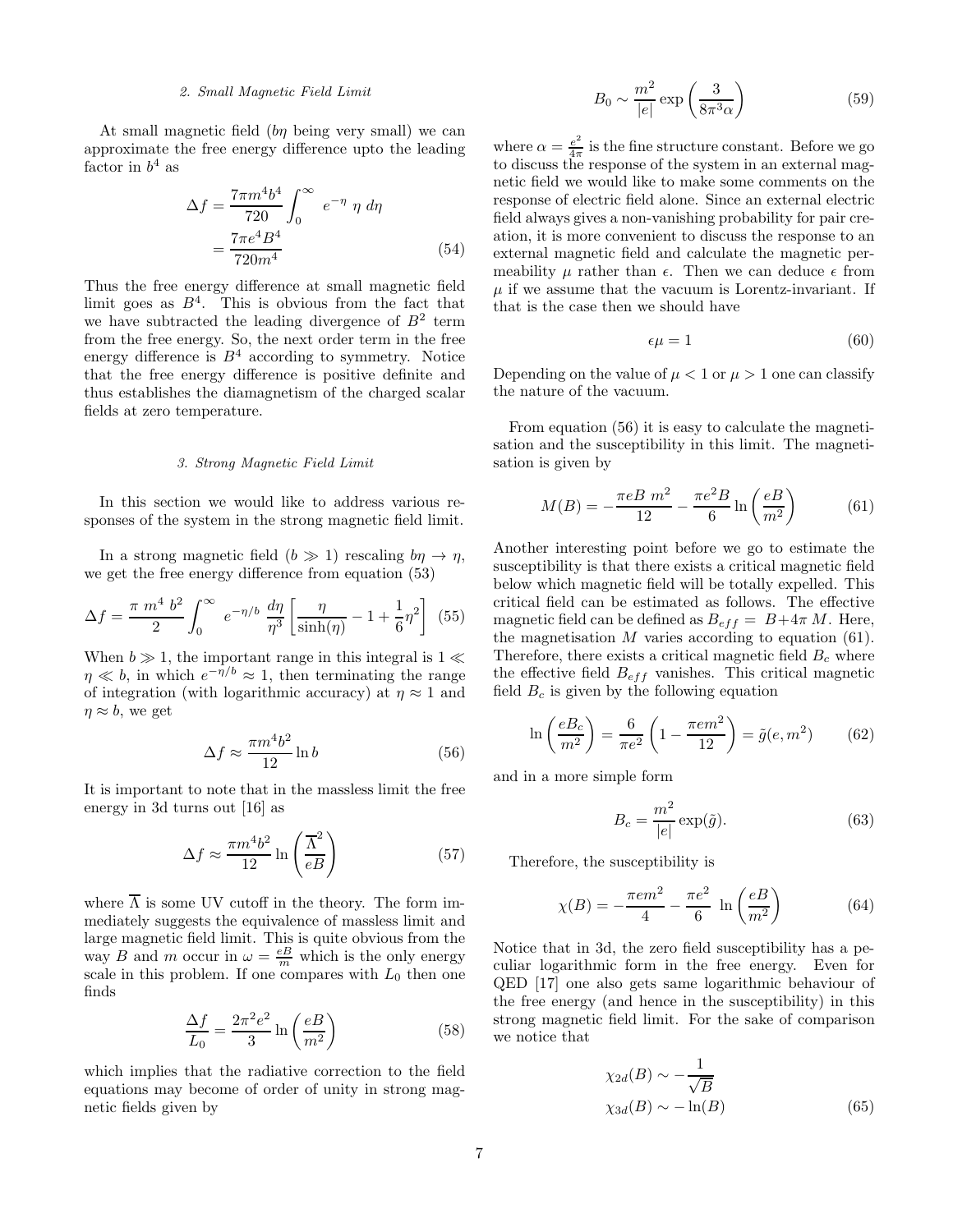This interesting behaviour of the susceptibility in the massless limit is reminiscent of the fact that the free energy variation in two cases as

$$
f_{2d}(B) \sim B^{3/2}
$$
  

$$
f_{3d}(B) \sim B^2 \ln(B)
$$
 (66)

Also it is interesting to note that in both cases the free energy is a non-analytic function of B.

One can also calculate the critical magnetic field for which the effective permeability becomes zero. The permeability is given by

$$
\mu(B) = 1 + 4\pi \chi(B) \n= 1 - \pi^2 e^2 - \frac{2\pi^2 e^2}{3} \ln\left(\frac{eB}{m^2}\right)
$$
\n(67)

Thus, the critical magnetic field  $B_1$  is simply

$$
B_1 = \frac{m^2}{|e|} \exp(d(e, m^2)),\tag{68}
$$

where the function  $d(e, m^2)$  is determined from the equation

$$
d(e, m^2) = \frac{3}{2\pi^2 e^2} \left(1 - \pi e m^2\right) \tag{69}
$$

Thus we have three critical values of magnetic field for which (i)  $B_{eff}$  vanishes, (ii)  $\mu(B)$  vanishes and (iii) logarithmic term in the susceptibility goes away and  $\chi(B)$ becomes  $-\frac{\pi e m^2}{4}$ . One thing to notice here that all the critical magnetic fields are of order  $\frac{m^2}{e}$  and these critical fields should be compared with the field on which the classical theory of electrodynamics will break down. This classical magnetic field can be estimated from the comparision of two length scale

$$
\frac{e^2}{m} \sim \frac{m}{eB} \tag{70}
$$

This gives the critical field

$$
B_{class} \sim \frac{m^2}{e^3} \tag{71}
$$

On comparison we notice that

$$
\frac{B_{class}}{B_c} \sim \frac{1}{e^2} \tag{72}
$$

This is true for all the other critical fields also. Thus, the ratio between the classical field and the critical field is of the order of fine structure constant.

Next we would like to compute the dielectric constant  $\epsilon(r)$  from the effective permeability. Since we are working in natural units  $\hbar = 1$  and  $c = 1$  then the dielectric constant  $\epsilon$  and the permeability  $\mu$  is related by  $\epsilon \mu$  = 1. However, one can show from the effective action [18] formalism that under certain circumstances one can still use the relation in presence of an external magnetic field though the physical situation is not Lorentz-invariant. Hence, the effective permeability  $\mu(B)$  should be related to the dielectric constant  $\epsilon(r)$  by the relation given by

$$
\epsilon(r) = \frac{1}{\mu(B)} \mid_{eB \to 1/r^2} \tag{73}
$$

This immediately suggests that

$$
\epsilon(r) = \frac{1}{1 - \pi^2 e m^2 - \frac{4\pi e^2}{3} \ln\left(\frac{1}{mr}\right)}\tag{74}
$$

From equation (67) we notice that  $\mu(B) < 1$  which means that  $\epsilon(r) > 1$ . This is easily seen from the above equation. Hence, the charged scalar field vacuum (diamagnetic) is screening one. Before we go to finite temperature case scheme we would like to make a comment on the vacuum energy of QCD in an external magnetic field. In fact through this regularisation scheme one can explicitly show the paramagnetic nature of this spin-1 field [19].

#### 4. Finite Temperature Case

Now, for the finite temperature case one can regulate the free energy through the same mode matching regularisation method used in  $(2+1)$  dimension. Finally, one can write down the free energy difference in dimensionless form as before

$$
\Delta F(B) = F(B) - F(0) = \sum_{l=0}^{\infty} d_l(b, \delta, \zeta, \rho) \tag{75}
$$

where,

$$
d_l(\rho, \delta, \zeta) = \frac{\rho}{\delta} \int_{-\infty}^{\infty} dp_z \left[ g(\rho, l, 1/2) - \int_0^1 d\alpha \ g(\rho, l, \alpha) \right].
$$
\n(76)

The dimensionless variables are defined as  $\delta = \beta m$  and  $\rho = \beta \mu$ .

The coefficient  $g(\rho, l, \alpha)$  is given by

$$
g(\rho, l, \alpha) = \log \left( 1 - \exp(-\delta(\sqrt{1 + 2(l + \alpha)\rho} - \zeta)) \right) + \log \left( 1 - \exp(-\delta(\sqrt{1 + 2(l + \alpha)\rho} + \zeta)) \right). (77)
$$

Now, defining  $z_l = \frac{(1+2l\rho)}{2\rho}$  we can write the equation (77)

$$
g(\rho, l, \alpha) = \log (1 - \exp(-(\sqrt{z_l + \alpha} - \zeta))) +
$$

$$
\log (1 - \exp(-(\sqrt{z_l + \alpha} + \zeta))) . \tag{78}
$$

The function  $q(\rho, l, \alpha)$  is convex, so the zero temperature argument applies unchanged. It follows that the free energy satisfies the following inequality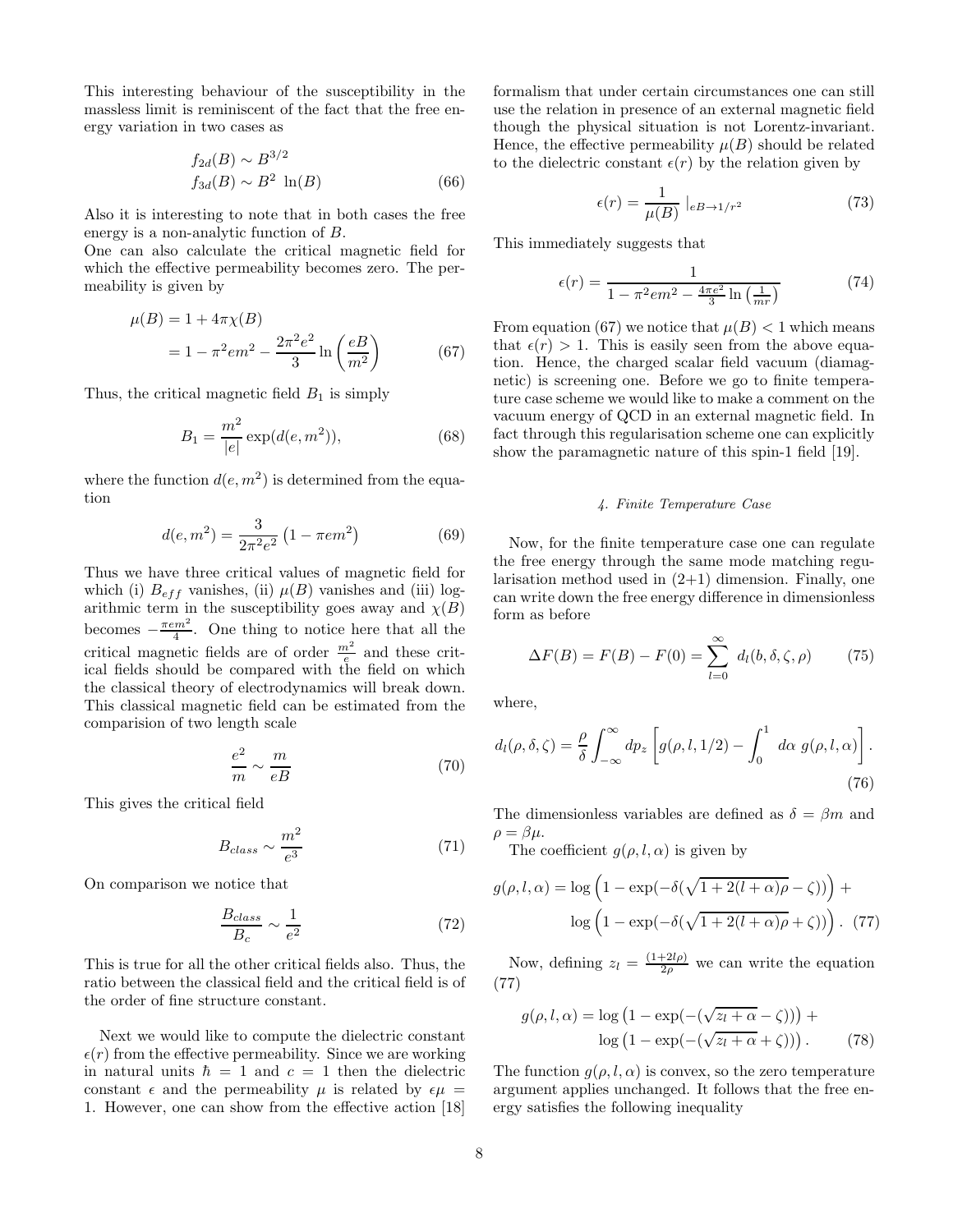$$
F(B) \ge F(0) \tag{79}
$$

This proves the diamagnetism for charged scalar fields at finite temperature. It would be interesting to look into the various limits of this free energy difference. But here we do not address these limits at all.

## III. INTERACTING CASE

In this section we want to extend the diamagnetic inequality to the self-interacting field theory case including the dynamical interaction between scalar fields. We present here the proof of diamagnetic inequality for a generalised d dimensional case. The partition function of this charged self-interacting field theory in the presence of the magnetic field can be written as

$$
Z(B) = \int \int \mathcal{D}[\Phi] \mathcal{D}[\Phi^*] \exp(-S(\Phi, \Phi^*, A)), \quad (80)
$$

where the action S is defined as

$$
S = \int \int d^d x \, d\tau \left[ (D_\mu \Phi)(D^\mu \Phi)^* + m^2 (\Phi^* \Phi) + V (\Phi^* \Phi) \right].
$$
\n(81)

The action is not quadratic and  $Z(B)$  cannot be evaluated in closed form. Nevertheless, we can show that the response of the system to an external magnetic field is diamagnetic. Since the formal expression for the partition function may not exist (the integrals may not exist) we impose a cut off in momentum space. The functional integral in (80) signifies that one only integrates over those field configurations whose Fourier transforms have support within a sphere of radius  $\Lambda_0$  in momentum space. The partition function then explicitly depends on  $\Lambda_0$ . We do not explicitly indicate the  $\Lambda_0$  and  $\mu$  dependence of  $Z(B,\Lambda_0,\mu)$  below.

We divide the action into two parts  $S_0$  and  $S_{int}$ , where  $S_0$  is the action in the absence of the external field.

$$
S = S_0 + S_{int}, \tag{82}
$$

where

$$
S_0 = \iint d^d x \, d\tau \, \left[ (\partial_\mu \Phi)(\partial^\mu \Phi)^* \right] + m^2 (\Phi^* \Phi)
$$
  
+  $V(\Phi^* \Phi)$ , (83)

$$
S_{int} = \int \int d^d x \, d\tau \left[ -ie(\partial_\mu \Phi)(A^\mu \Phi^*) + ie(A_\mu \Phi)(\partial^\mu \Phi^*) \right. \\ + e^2 (\mathbf{A} \cdot \mathbf{A})(\Phi \Phi^*) \right]. \tag{84}
$$

Notice that  $\exp(-S_0)$  is a positive measure on the space of field configurations. The ratio  $Z(B)/Z(0)$ 

can therefore be regarded as the expectation value of  $\exp(-S_{\rm int})$ . Since  $\exp(-S_{\rm int})$  is an oscillatory function whose modulus is less than or equal to 1, we conclude that

$$
\frac{Z(B)}{Z(0)} = \ll \exp{-S_{int}} \gg \le 1
$$
\n(85)

This implies that

$$
F(B) \ge F(0) \tag{86}
$$

This result is an *exact* and *non-perturbative* one. Hence, it is more general and strong compared to perturbative one.

In this derivation, we have not assumed any form for the vector potential. So, the result derived above is true for both homogeneous or inhomogeneous magnetic fields of any strength. Since  $\beta$  is arbitrary, the result holds at all temperatures. The argument presented here works for any arbitrary interaction  $V(\Phi^*\Phi)$  (Generally, it is assumed that  $V(\Phi^*\Phi)$  is a smooth function, for instance, a polynomial).

Upto now we have considered the cases of charged scalar fields interacting through a potential. It is also possible to consider interaction mediated by a dynamical electromagnetic field  $A_\mu$ . The fields in the system are now  $\Phi$  (charged scalar fields) and  $A_\mu$ . If one applies an external magnetic field  $A_{ext}$  then the full Lagrangian is given by

$$
\mathcal{L} = -\frac{1}{4}F^2 + (D_{\mu}\Phi)^*(D^{\mu}\Phi) - m^2(\Phi^*\Phi) - V(\Phi^*,\Phi)
$$
\n(87)

where  $D_{\mu} = \partial_{\mu} - ieA_{\mu}^{ext} - ieA_{\mu}$  and  $F_{\mu\nu} = \partial_{\mu}A_{\nu} - \partial_{\mu}A_{\nu}$ .

The argument given above can be modified as follows. The definition of  $S_0$  changes slightly while  $S_{int}$  remains the same.

$$
S_0 = \int \int d^d x \, d\tau \left[ -\frac{1}{4} F^2 + (\partial_\mu - ieA_\mu \Phi)^* (\partial^\mu + ieA^\mu \Phi) + m^2 (\Phi^* \Phi) + V (\Phi^* \Phi) \right],
$$
\n(88)

and

$$
S_{int} = \int \int d^d x \, d\tau \left[ -ie(\partial_\mu \Phi)(A^\mu \Phi^*) + ie(A_\mu \Phi)(\partial^\mu \Phi^*) + e^2 (\mathbf{A} \cdot \mathbf{A})(\Phi \Phi^*) \right]. \tag{89}
$$

Again one can repeat the same argument to establish the diamagnetic inequality by noting that  $\exp(-S_0)$  is a positive measure and the ratio  $Z(B)/Z(0)$  as an expectation value of  $\exp(-S_{\text{int}})$ . This universal inequality follows from basic principles and does not depend on the details of the interaction.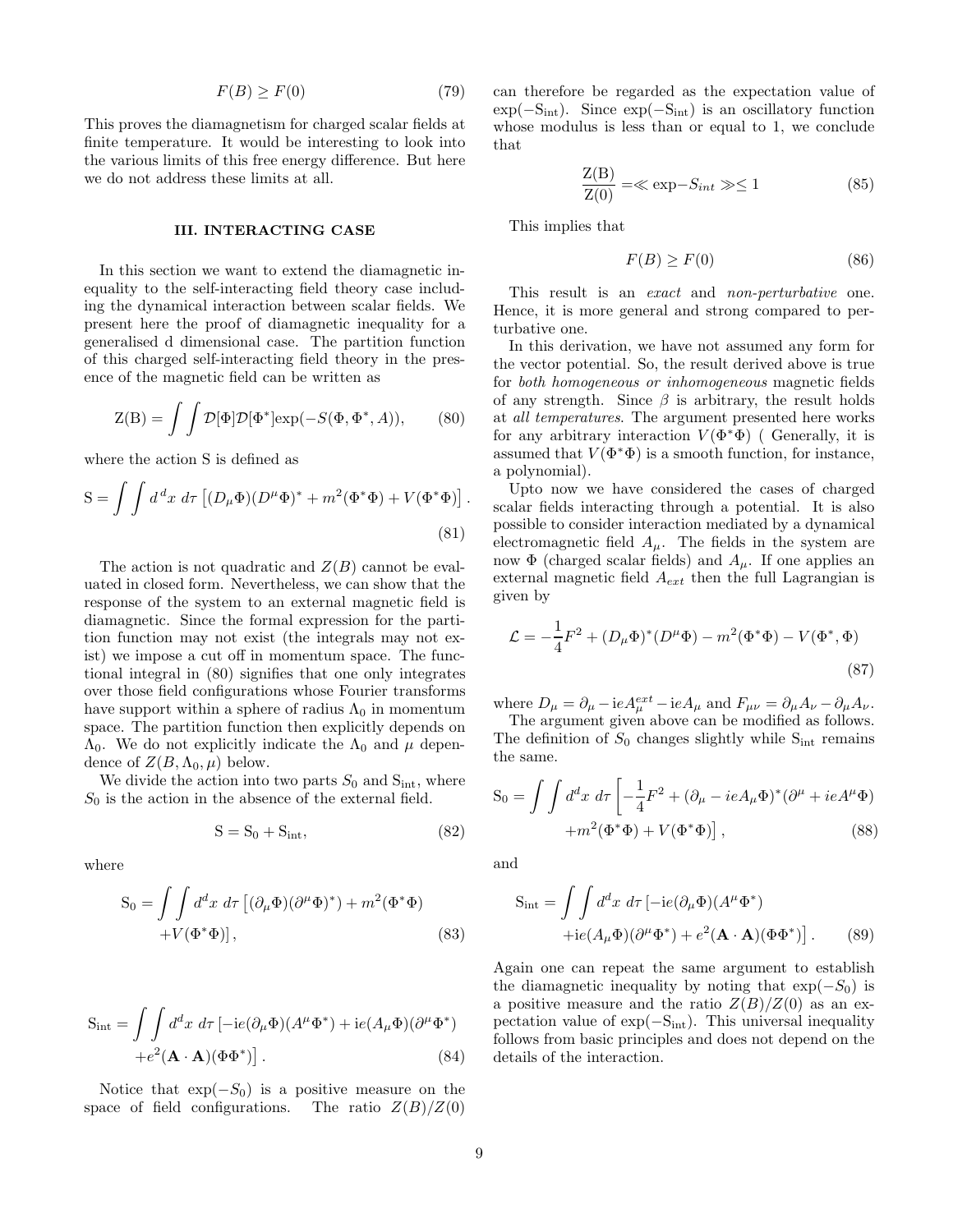## A. Comment on the regularisation scheme in interacting case

The effective potential  $V(\Phi^*\Phi)$  is gauge invariant. What we have done is that we have suitably redefined the measure of the integral through the inclusion of self-interaction. Thus now, the bare measure has been changed to so called "dressed" measure. This has the advantage that the effects of self-interaction and mutual interaction have been separated. Also In field theory one would also require that the interaction  $V(\Phi^*\Phi)$  be renormalizable. In  $(d+1)$  dimensions this would restrict the interaction  $(\Phi^*\Phi)^m$  only. From simple power counting, one can notice easily that the required value of m is  $\frac{d+1}{d-1}$ . In condensed matter physics, where a natural cutoff exists, higher order powers of  $(\Phi^*\Phi)$  may also be present.

Under normal conditions  $k_B T \ll m$  we expect the self interaction to merely affect the particle's mass. This is the same concept one uses in quasiparticle picture of Landau Fermi Liquid theory [20]. The effect of all the interactions can be put in the definition of the effective mass of the quasi particles. Therefore, the error committed would be small if we were to ignore the self-interactions while keeping each mass at a fixed observalble value. Hence, we drop the superscript "dress" and work with the ordinary Wiener measure.

Notice that the bare mass enters the Wiener measure. However, in the expression of the  $S_{int}$  neither refers to nor uses the bare mass; it never enters the interaction of the scalar particle with the electromagnetic field. On the otherhand, it is important to realize that the bare mass  $m$ differs from the physical or "effective" mass  $m_{eff}$ . The differnece is induced by the interaction. Adjusting the bare mass so as to gurantee that  $m_{eff}$  agrees with the observed mass of the particle constitutes the central issue of the renormalization program. It is generally believed that this issue ought to be resolved outside the perturbation theory. In this paper we do not attempt to answer these questions.

In the interacting case it turns out that the partition function and hence the free energy cannot be evaluated in closed form but still one can show the diamagnetism of charged scalar fields. This shows that diamgnetism of charged scalar fields is universal i.e. robust in the sense that it is true for all dimensions and independent of the interaction between the scalar fields. One more comment regarding the meaning of universal behaviour of this system towards an external magnetic field. The proof of the diamagnetic inequality in the interacting case does not assume the form of the vector potential. Thus, in that sense the theory is true whether the applied magnetic field is homogeneous or inhomogeneous. The word universality also reflects this fact that the behaviour of the system towards the magnetic field is independent of the nature of an applied magnetic field. We would like to emphasize one point regarding our theory which is as follows. If a phase transition takes place changing the drastic nature of the system, then of course our theory fails. As long as a phase transition does not take place that alters the bosonic behaviour, this theory can predict the response of the system in an external magnetic field as diamagnetic.

### IV. APPLICATIONS

It is evident from the previous sections that though the results obtained are quite general and important from the theoretical point of view but fail to connect directly with the experiment. What we have shown is basically the nature of the response of a system under an external magnetic field. Thus, though the results are of interesting one but fails to compute explicitly the susceptibility as a function of magnetic field, mass and temperature. Only in zero temperature case we have been able to compute the susceptibility in two limits. However, one can resort to perturbation method to compute approximately the response of the system in case of finite temperature. In this section we would like to discuss the possible situations which could be well-connected with the theory presented. From an experimental point of view one is more interested in the quantitative variation of the susceptibility with the temperature. Therefore, in this section we will mainly address the temperature variation of the diamagnetic susceptibility assuming an effective Landau-Ginzburg free energy functional apart from giving some illustration of spinless bose systems. Notice that the order parameter in Landau-Ginzburg model is a scalar one which has a characteristic  $U(1)$  symmetry. Only the mass parameter in Landau-Ginzburg model has a different meaning in contrast to the theory presented here.

One obvious example spinless bose systems in the laboratory is the Cooper pair formation in superconductors which shows perfect diamagnetism (known as the Meissner [21] effect) below the critical temperature. Cooper pairs also exist in Neutron Stars [22] where the magnetic field is very high compared to any laboratory field. Of course, the operators which create and destroy Cooper pairs are not strictly Bose operators, so this is only an analogy. In fact one can also calculate the diamagnetic susceptibility of the Cooper pairs above the critical temperature, more specifically the temperature variation of the susceptibility. The diamagnetic susceptibility above the critical temperature has been observed recently in High- $T_c$  compounds [23]. In literature there exists a model [24] which does predict that above the critical temperature all or at any rate some of the carriers are bosons. Here, of course, as has been pointed out [25] that the definition of the "critical temperature" bears a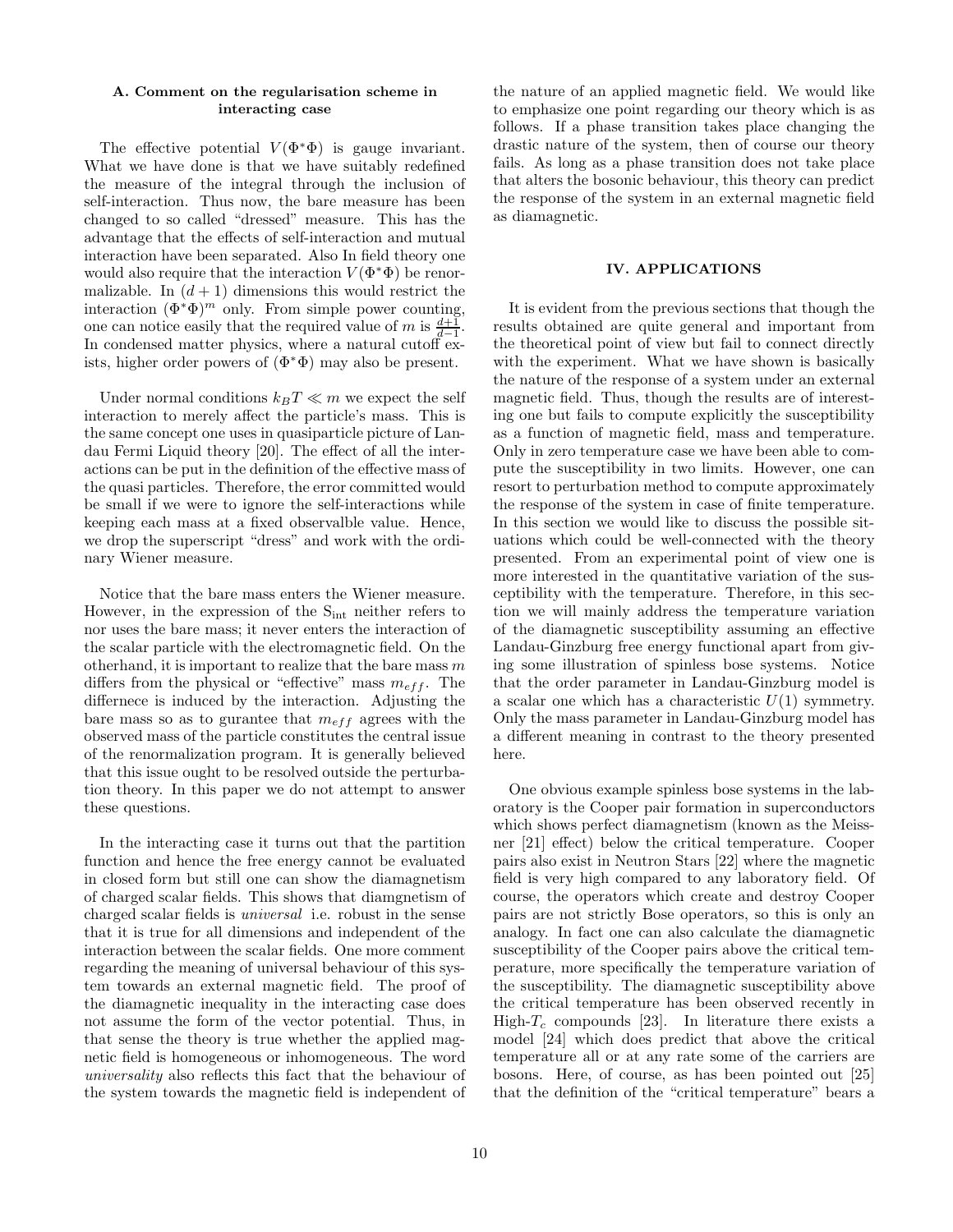different meaning in contrast to usual one. The "critical temperature" in that context refers to the temperature at which the gas of bosons become wholely *non-degenerate*. However, in the following we do not address all these issues regarding the mechanism of formation of bosons.

With the usual Landau-Ginzburg effective field theory [26] it turns out that the diamagnetic susceptibility in d dimension  $\chi_d \sim -(T - T_c)^{-\frac{4-d}{2}}$ . Without going much details into this calculation [27], the above peculiar variation of the susceptibility with temperature can be explained as follows. Following the argument given for 3d [28], we notice that above  $T_c$ , droplet of Cooper pairs will grow and decay as a result of thermodynamic fluctuations. Their mean radius is approximately equal to  $\xi$  which is the coherence length of the Cooper pairs and phenomenologically the simplest variation of this coherence length is taken as  $\xi^2 \sim (T - T_c)^{-1}$ . The "mass parameter" in this theory is inversely proportional to this coherence length. Therefore, the amount of energy required to produce a droplet is given by

$$
\delta E \sim \frac{1}{\xi} \times \xi^d \times |\phi|^2 \tag{90}
$$

Here  $|\phi|^2$  is the density of the Cooper pairs in the framework of phenomenological Landau-Ginzburg free energy functional. This energy must be equal to the thermal energy  $k_BT_c$  and hence

$$
|\phi|^2 \sim \frac{k_B T_c}{\xi^{d-1}}\tag{91}
$$

Now consider the expression for the diamagnetic susceptibility of atoms in scaled form as

$$
\chi_d \sim -\frac{|\phi|^2 e^2 \xi^2}{1/\xi} \sim -(T - T_c)^{-\frac{4-d}{2}} \tag{92}
$$

In otherwords for a general variation of the coherence length  $\xi^2 \sim (T - T_c)^{-\nu}$  the susceptibility variation turns out as  $\chi_d \sim -(T - T_c)^{-\nu(4-d)/2}$ . However, as it is evident for dimension  $d \geq 4$  the above formula does not make any sense; but this formula of course correctly reproduces the expected temperature variations for 2d and 3d. In fact, in 3d the exponent of the susceptibility ( 1/2 ) has been observed in the experiment [23]. Notice that inspite of the strong correlation among the Cooper pairs in the system the pairs behave as if they are noninteracting. Thus, within this simple Landau-Ginzburg approach one can give a strong hint towards the role of dimensionality of the system in High- $T_c$  material.

It has been shown explicitly by J. Daicic et. al. [10] that the magnetised pair Bose systems are relativistic superconductors. These systems are not covered by previous analysis [1,29,3,4] which apply to non-relativistic quantum mechanical systems. Pions would be suitable candidates for application of this theory with  $\pi^+$  and  $\pi^-$ 

regarded as the particles and antiparticles. The choice is also motivated by the fact that these pions are massive  $(mc^2 = 139.5673$  Mev), obey Bose-Einstein statistics and that they possess no spin. It is also well known that hard core bosons [30] in any dimension on any lattice show a preference for zero flux.

#### V. CONCLUSIONS AND PERSPECTIVES

The response of a system to an electric field is completely different from its response to a magnetic field. The basic difference between the responses of a system on application of an electric field or a magnetic field lies in the Hamiltonian of the system.

The Lagrangian of a system in the presence of an electric field can be written as

$$
\mathcal{L} = (D_0 \Phi)^* (D_0 \Phi) - (\nabla \Phi)^* (\nabla \Phi) - m^2 (\Phi^* \Phi) - V (\Phi^* \Phi)
$$
\n(93)

where

$$
D_0 = \partial_0 - \mathrm{i}e A_0 \tag{94}
$$

For statistical mechanics to make sense, the Hamiltonian H must be independent of time. Then it follows that

$$
\mathcal{H} = (\Pi^*)(\Pi) + (\nabla\Phi)^*(\nabla\Phi) + m^2(\Phi^*\Phi) + V(\Phi^*\Phi)
$$
  
-ie 
$$
[(\Pi^*)(A_0\Phi) - (\Pi)(A_0\Phi^*)]
$$
(95)

The electric field appears in the Hamiltonian through the linear vector potential  $A_0$  term. Now, from finite temperature second order perturbation [31,32] theory, one can show easily that the free energy of the system always decreases with the electric field. Hence, the dielectric susceptibility is always positive in thermal equilibrium.

But in the case of a magnetic field the Hamiltonian contains both linear and quadratic terms in A. The net effect of an applied magnetic field is not a priori clear. However, as our analysis makes clear, for charged scalar field theories the net effect is always diamagnetic.

In case of spinless bosons, there is no Zeeman term coupled with a magnetic field and hence the system consisting of spinless bosons always has higher energy in a magnetic field than without the magnetic field. It has been already pointed [3,4,30,5] out that there is no corresponding theorem for fermions. So, in case of fermions having spin the general tendency is to show paramagnetism [33].

Before we end we would like to comment on a recent work in the literature [34] on ultrarelativistic hot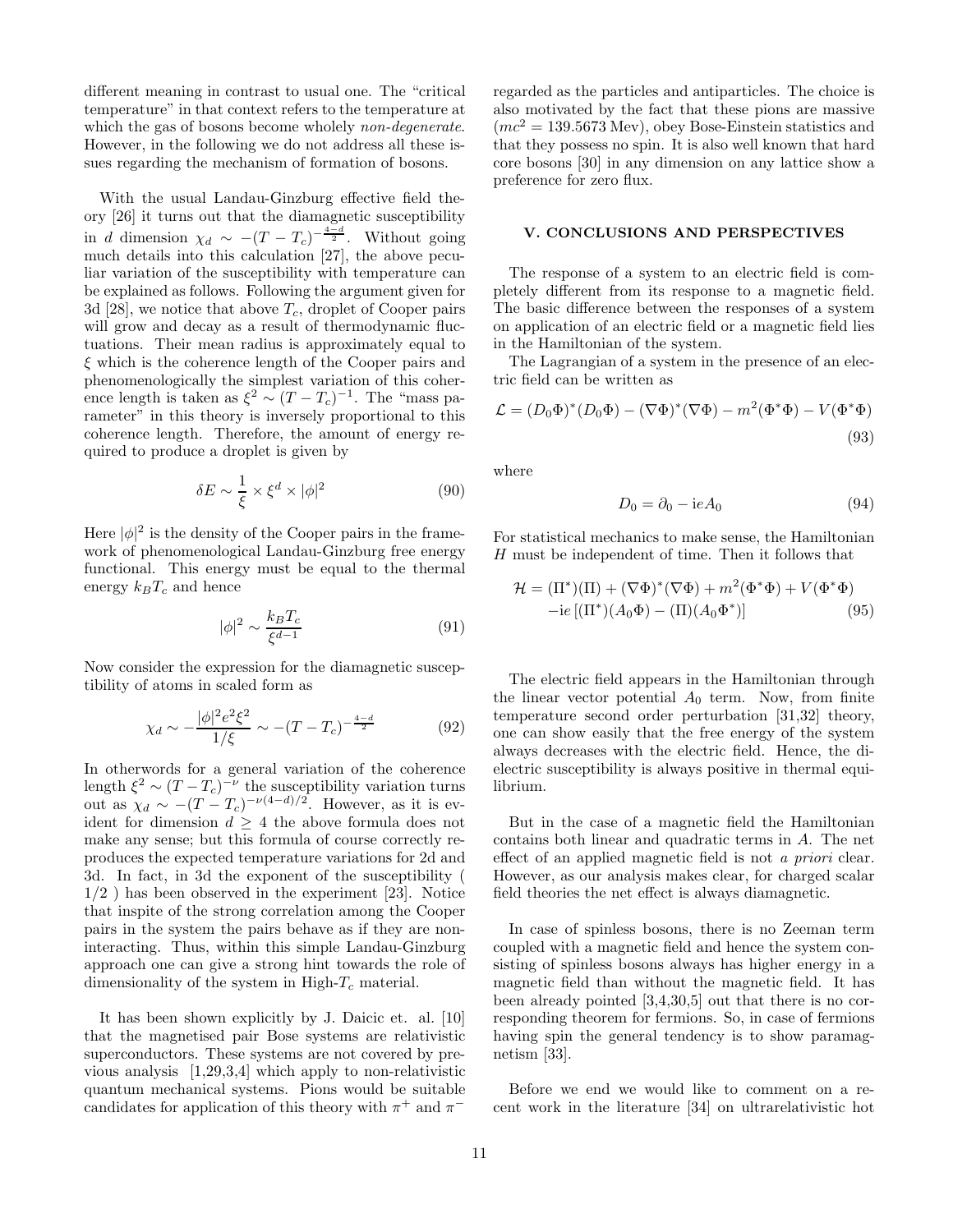scalar plasma. The results of their perturbative treatment are consistent with our results. In contrast, as we have already pointed out that our treatment is a nonperturbative one. Since any non-perturbative treatment is always welcome in field theory we thought it would be interesting to present these results and arguments. Besides we have been able to show the renormalisation of the free energy. These regularisation schemes help one to understand various interesting renormalization of the quantity involved (in this case charge) and a proper justification of the scaling functions discussed in the paper.

In summary, we have shown exactly, that charged scalar fields in  $(2+1)$  and  $(3+1)$  dimension at all temperatures are diamagnetic.

#### ACKNOWLEDGMENTS

It is a pleasure to thank Joseph Samuel for suggesting this problem and stimulating discussions; Narendra Kumar, Rajaram Nityananda, Supurna Sinha, G. Kang, Chandrakant S Shukre, Diptiman Sen and Rajesh N. Parwani for useful discussions.

- [1] J. H. Van Leeuwen, 1919, Dissertation, Leiden, J. Phys(paris),2, 361 (1921)
- [2] L. Landau, Z. Phys.,64, 629 (1930)
- [3] B. Simon, Phys. Rev. Lett., 36, 1083 (1976) and Indiana Univ. Math. J., 26, 1067 (1977)
- [4] Supurna Sinha and Joseph Samuel, Phys. Rev. B, 50, 13871 (1994)
- [5] David Brydges, Jürg Fröhlich and Erhard Seiler, Ann. Phys. (NY), 121, 258 (1979)
- [6] Joseph I. Kapusta, Finite Temperature Field Theory, (Cambridge, 1989)
- [7] H. B. G. Casimir, Proc. Kon. Ned. Akad. Wet, 51, 793 (1948)
- [8] This idea of matching of mode is not a new one at all. In Solid State Physics to compute the specific heat of solids at low temperature (due to phonons only) we use the same idea in Debye model (see for example, Solid State Physics by N. W. Ashcroft and N. D. Mermin (Hott, Rinehart and Wiston, 1976)).
- [9] This behaviour of divergence of the susceptibility is different from that encountered in Critical Phenomenon. In critical phenomena the (spin) susceptibility diverges as  $T \rightarrow T_c$  (which is nothing but the square of the mass term going to zero). But there as  $m \to 0, \chi \to \infty$  while in the present situations  $\chi \rightarrow -\infty$ .
- [10] J. Daicic, N. E. Frenkel, R. M. Gallis and V. Kowalenko, Phys. Rep., 237, No. 2, 87 (1994)
- [11] M. R. Schafroth, Phys. Rev., **100**, 463 (1955)
- [12] L. Landau and E. M. Lifshitz, Relativistic Quantum Theory, Part II, (Pergamon Press, 1974) p.495
- [13] J. Schwinger, Phys. Rev., **82**, 664 (1951)
- [14] W. Pauli and F. Villars, Rev. Mod. Phys., 21, 434 (1949)
- [15] The explicit form of this scaling function can be obtained if one rugularises through mode matching scheme.
- [16] N. K. Nielsen, Am. J. Phys., 49, 1171 (1981)
- [17] Debnarayan Jana (Unpublished).
- [18] J. Grundberg and T. H. Hansson, Ann. Phys.(NY), 242, 413 (1995).
- [19] Debnarayan Jana (Unpublished).
- [20] D. Pines and P. Noizeres, Theory of Quantum Liquids, vol. 1, Benjamin (1966); Also, G. Baym and C. Pethick, Landau Fermi Liquid Theory, (John Wiley and Sons, Inc., 1991).
- [21] J. R. Schrieffer, Theory of Superconductivity, (W. A. Benjamin, 1963), p.204
- [22] B. Ya. Zeldovich and I. D. Novokov, Relativistic Astrophysics, Vol.1, (University of Chicago Press, Chicago, 1971)
- [23] W. C. Lee, R. A. Klemm and D. C. Johnson, Phys. Rev. Lett., 63, 1012 (1989)
- [24] A. S. Alexandrov, J. Ranninger and S. Robaszkiewicz, Phys. Rev. B, 33, 4526 (1986). For a review, see R. Micnas, J. Ranninger and S. Robaszkiewicz, Rev. Mod. Phys., 62, 113 (1990)
- [25] N. F. Mott, Contemp. Phys., 31, 373 (1990).
- [26] In this Landau Ginzburg effective field theory we take term upto quadratic only. The neglect of the quartic and higher order interaction term can be justified from the following fact that the coefficient of the quadratic term is always positive. This is also supplemented by the fact that the variation of the order parameter is small. Thus in this approximation, one can explicitly calculate the response of the system above the transition temperature.
- [27] Debnarayan Jana (Unpublished).
- [28] A. Schmid, Phys. Rev., **180**, 527 (1968)
- [29] E. M. Lifshitz and L. P. Pitaevskii, Statistical Physics, Part 2, Vol. 9. Pergamon Press (1980), p.201
- [30] B. S. Shastry, in: Frontiers in Solid State Sciences, eds.L. C. Gupta and M. S. Multani, Vol.1, ( World Scientific Publications, Singapore, 1993) p.158
- [31] L. D. Landau and E. M. Lifshitz, *Electrodynamics of* Continuous Media, Vol.8, (Pergamon Press, 1963), p.63
- [32] L. D. Landau and E. M. Lifshitz, Statistical Physics I, Vol.5, (Pergamon Press, 1970, Part-I), p.9
- [33] John W. Negle and H. Orland, Quantum Many Particle System, (Addison-Wesley, 1988),p.284. J. E. Avron and R. Seiler, Phys. Rev. Lett, 42, 931 (1979)
- [34] U. Kraemmer, A. K. Rebhan and H. Schultz, Ann. Phys.(NY) 238, 286 (1995)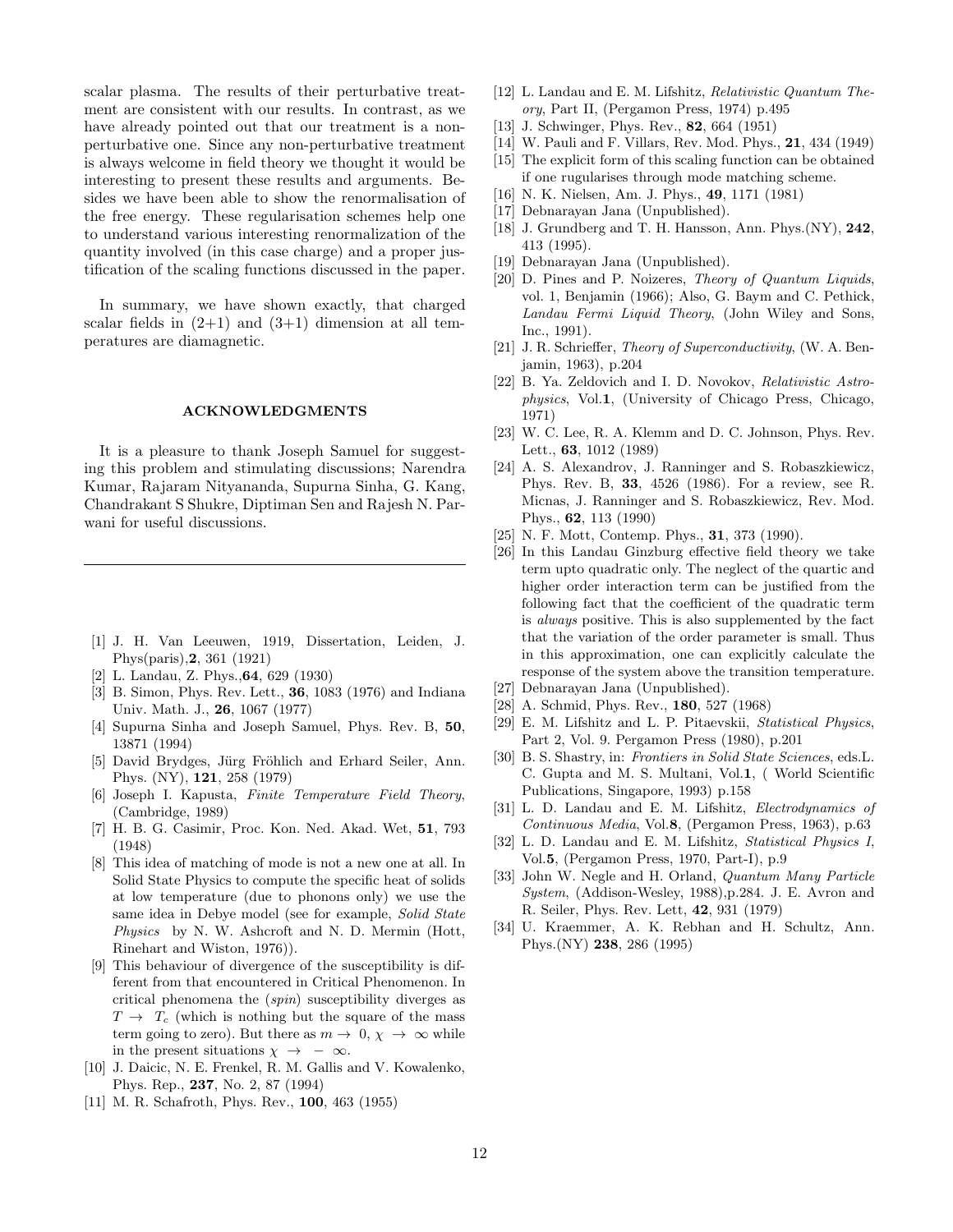## APPENDIX A: COMMENT ON AN ANOTHER REGULARISATION SCHEME

In this appendix we would like to discuss about another regularisation scheme which at first sight one might think of as a correct regularisation scheme. However as we show below this method is not a correct scheme. This scheme can be thought of as relating  $L$  and  $\Lambda$  by the criterion that the maximum energy of the two systems should be matched. The matching of the energy cutoff gives the relation between the momentum cut off  $\Lambda$  and the Landau level L as

$$
E_L = \sqrt{m^2 + (2L + 1)eB} = \sqrt{\Lambda^2 + m^2}
$$
 (A1)

This immediately suggests that

$$
\Lambda^2 = (2L+1)eB \tag{A2}
$$

Note that this relation is different from the mode matching relation(20) we used previously for the charged scalar field theory. However, it turns out that this renormalisation procedure gives a divergent answer for the free energy difference  $\Delta f$ . We support this statement through both numerical as well as analytical calculations.

Below we present numerically a comparison between the two schemes. The values of  $\Delta f^A$  (scheme due to anonymous) and  $\Delta f^J$  (used in the paper) are tabulated for  $B = 2$ ,  $m = .1$  and for various values of the cutoff L.

| Different values of cutoffs $(L)$ |         |        |
|-----------------------------------|---------|--------|
| $L=10$                            | 6.774   | 0.2157 |
| $L=100$                           | 20.308  | 0.2325 |
| $L = 1000$                        | 63.507  | 0.2382 |
| $L = 10000$                       | 200.248 | 0.2400 |
| $L = 50000$                       | 447.457 | 0.2404 |
| $L = 80000$                       | 565.929 | 0.2405 |
| $L = 100000$                      | 632.698 | 0.241  |

From this table it is easy to see that our method gives a finite convergent, cutoff independent answers while the other method gives cutoff dependent, divergent answers for the free energy. In fact one can show analytically in this case that  $\Delta f$  diverges with the cutoff as  $\sqrt{L}$ . This unphysical and meaningless answer is due to the comparision of systems with different number of degrees of freedom. Note that in our analysis  $\Delta f$  converges as  $\frac{1}{\sqrt{2}}$  $\overline{L}$ . Hence, the scheme due to matching of highest energy is therefore clearly unphysical. However, as already discussed our scheme can be justified physically from the adiabtically turning on the magnetic field. Then the energy of each mode is affected by the magnetic field. Comparing systems with the same number of modes is the logically and physically correct procedure. What the other method does is that it compares the systems with different degrees of freedom. Hence, regularisation scheme based on energy cutoff does not give a renormalisable answer. Also notice that phase space is invariant in any

Lorentz frame while the energy is not. We present below analytical work to show that in our case  $\delta f$  varies with  $\frac{1}{\sqrt{2}}$  $\frac{L}{L}$  and as  $L \to \infty$ , it does converge while the other case it diverges as  $\sqrt{L}$  in the same limit as indicated above. Since the ultimate aim is to take the cutoff to infinity let us calculate the behaviour of the leading term in free enrgy difference as a function of cutoff. The difference between the free energy (using the two regularisation schemes) is given by

$$
\delta f_L(B,m) = \frac{1}{3} \left[ (m^2 + (2L+1)eB)^{3/2} - (m^2 + 2(L+1)eB)^{3/2} \right]
$$
 (A3)

Now defining a dimensionless small parameter  $\eta =$  $\frac{m^2}{(2L+1)eB}$  (which is reasonable in large cutoff L and in strong magnetic field) it is easy to write the above difference as

$$
\delta f_L(\eta) \sim \sqrt{L} + O(\frac{1}{\sqrt{L}})
$$
 (A4)

This is consistent with the numerical results presented in the above table. Another way of qualitatively understanding the above divergence is the following . In a strong magnetic field limit all the higher Landau levels are far away and one is interested only in the lowest Landau level. Now in this situation if one countes the energy states and matches with the free case, then there will be leading order diveregnce with the cutoff due to mismatch of number of degrees of freedom. Thus we notice that though the regularisation scheme provides a finite positive free energy differenece, it fails to give a renormalised difference. Hence this scheme should not be considered as a correct and physical regularisation prescription.

## APPENDIX B: UNIQUENESS OF THE REGULARISATION SCHEME USED

In this appendix we want to show the uniqueness of the regularisation method used in this paper. In particular, we would like to argue that the mode matching relation (20) can be obtained from the condition that the difference between the two free energies is independent of the cutoff and tends to some finite value. Here too we assume that the difference is finite for all values of  $B > 0$  and  $m > 0$ . As we have noted before for charged scalar fields the difference between the free energies can be written as

$$
\Delta f = eB \sum_{l=0}^{L} \sqrt{m^2 + (2l+1)eB} - \int_0^{\Lambda} pdp \sqrt{p^2 + m^2}
$$
\n(B1)

We want to find the relation between  $\Lambda$  and  $L$  for which the difference tends to a finite value independent of the